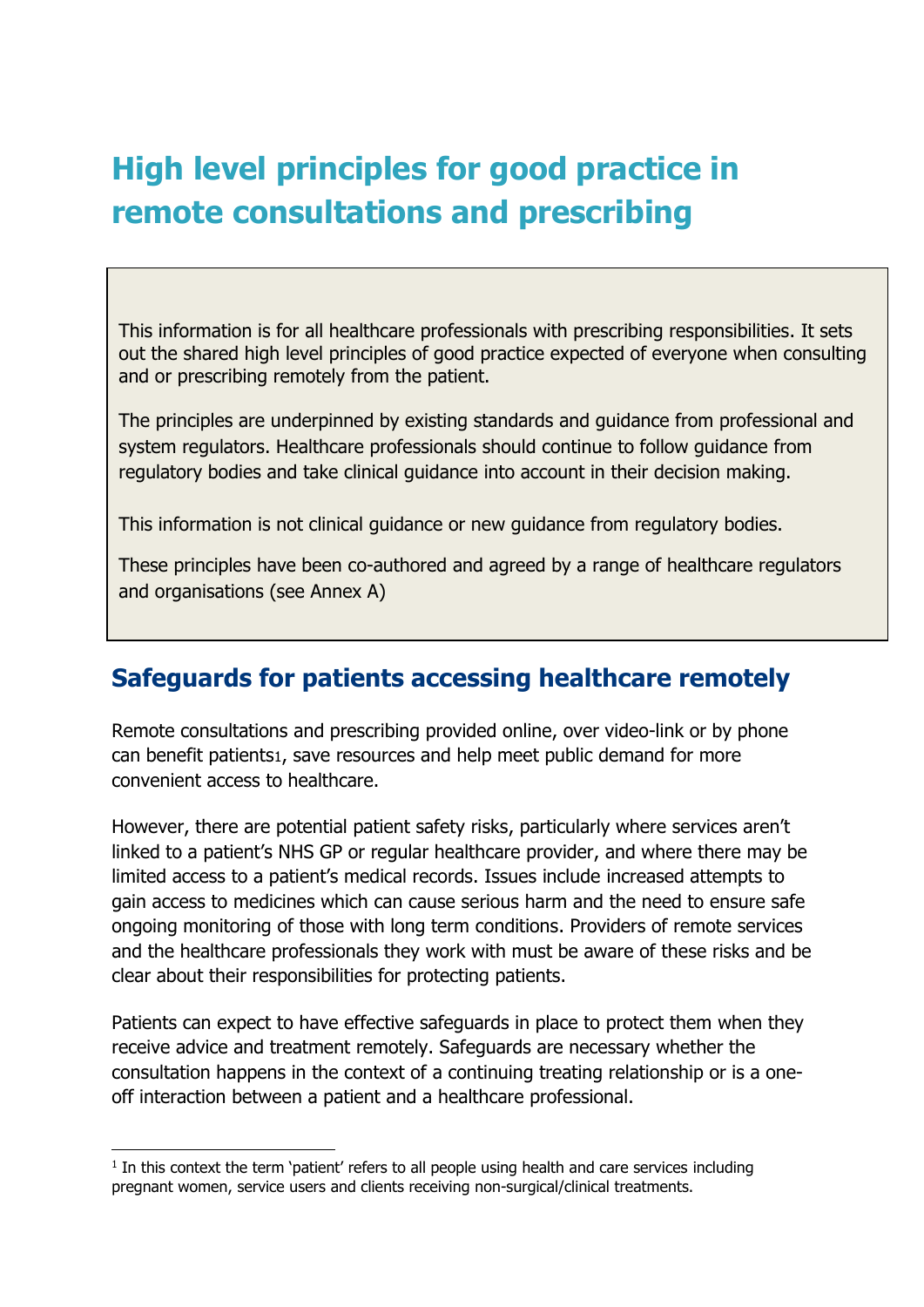## **Key principles**

We expect UK registered healthcare professionals to follow ten high level key principles when providing remote consultations and prescribing remotely to patients based in the UK or overseas.

- 1. Make patient safety the first priority and raise concerns if the service or system they are working in does not have adequate patient safeguards including appropriate identity and verification checks.2
- 2. Understand how to identify vulnerable patients and take appropriate steps to protect them.
- 3. Tell patients their name, role and (if online) professional registration details, establish a dialogue and make sure the patient understands how the remote consultation is going to work.
- 4. Explain that:

**.** 

- a. They can only prescribe if it is safe to do so.
- b. It's not safe if they don't have sufficient information about the patient's health or if remote care is unsuitable to meet their needs.
- c. It may be unsafe if relevant information is not shared with other healthcare providers involved in their care.
- d. If they can't prescribe because it's unsafe they will signpost to other appropriate services.
- 5. Obtain informed consent and follow relevant mental capacity law and codes of practice.
- 6. Undertake an adequate clinical assessment and access medical records or verify important information by examination or testing where necessary.
- 7. Give patients information about all the options available to them, including declining treatment, in a way they can understand.

<sup>&</sup>lt;sup>2</sup> NHS Digital has published [The Identity and Verification standard for Digital Health and Care Services](https://digital.nhs.uk/data-and-information/information-standards/information-standards-and-data-collections-including-extractions/publications-and-notifications/standards-and-collections/dcb3051-identity-verification-and-authentication-standard-for-digital-health-and-care-services) (2018). For guidance on safe and appropriate online and remote provision of sexual health services please refer to Faculty of Reproductive Sexual Health (FRSH) and British Association for Sexual Health and HIV (BASHH) [Standards for Online and Remote Providers of Sexual and Reproductive](https://www.fsrh.org/blogs/fsrh-bashh-standards-online-providers-sexual-reproductive-health/) Health [Services.](https://www.fsrh.org/blogs/fsrh-bashh-standards-online-providers-sexual-reproductive-health/)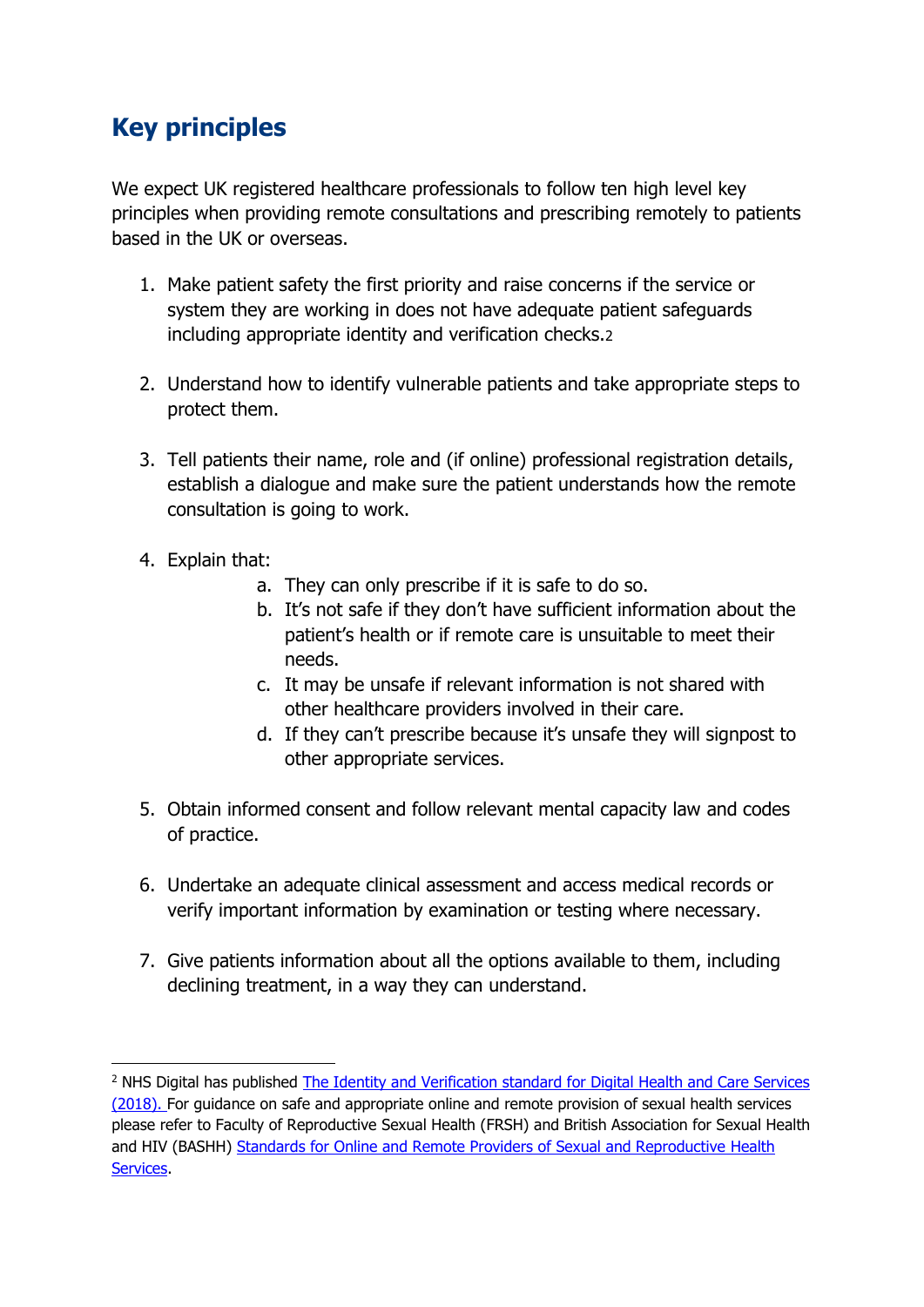- 8. Make appropriate arrangements for after care and, unless the patient objects, share all relevant information with colleagues and other health and social care providers involved in their care to support ongoing monitoring and treatment.
- 9. Keep notes that fully explain and justify the decisions they make.
- 10.Stay up to date with relevant training, support and guidance for providing healthcare in a remote context.

## **Working in safe systems**

Responsible employers and providers of remote services will have systems in place to check patients' identity and identify patterns of behaviour which may indicate serious concerns so that appropriate steps can be taken to protect patients. Particularly vulnerable patients may include those at risk of self-harm, substance or drug use disorders, those with long term conditions, and children attempting to access services intended for adults.

Healthcare professionals who are responsible for leading a team or service offering remote care are expected to make sure that staff are clear about their roles, their personal and collective responsibilities for individual patients, and the quality and safety of care provided by the team or service. They have a responsibility to contribute to setting up and maintaining effective systems to identify and manage risks, and to act quickly where patients may be at risk of harm.

## **Recognising the limitations of remote prescribing**

It is important for healthcare professionals and employers to consider the limitations of remote services when deciding the scope of practice and range of medicines prescribed. Some categories of medicines are not suitable to be prescribed remotely unless certain safeguards are in place. The General Pharmaceutical Council has produced guidance which explains that pharmacies based in England, Scotland and Wales may not supply these categories of medicine without having an assurance that these safeguards are in place. The Pharmaceutical Society of Northern Ireland provides standards and guidance on internet pharmacy services for pharmacies based in Northern Ireland.

## **Offering remote services to patients overseas**

If UK based healthcare professionals are considering working for service providers based in other countries, it's important to be aware that there may not be established local mechanisms to provide effective systems regulation and this may impact on patient safety. Before providing remote services to patients overseas the healthcare professional should check if they are required to register with regulatory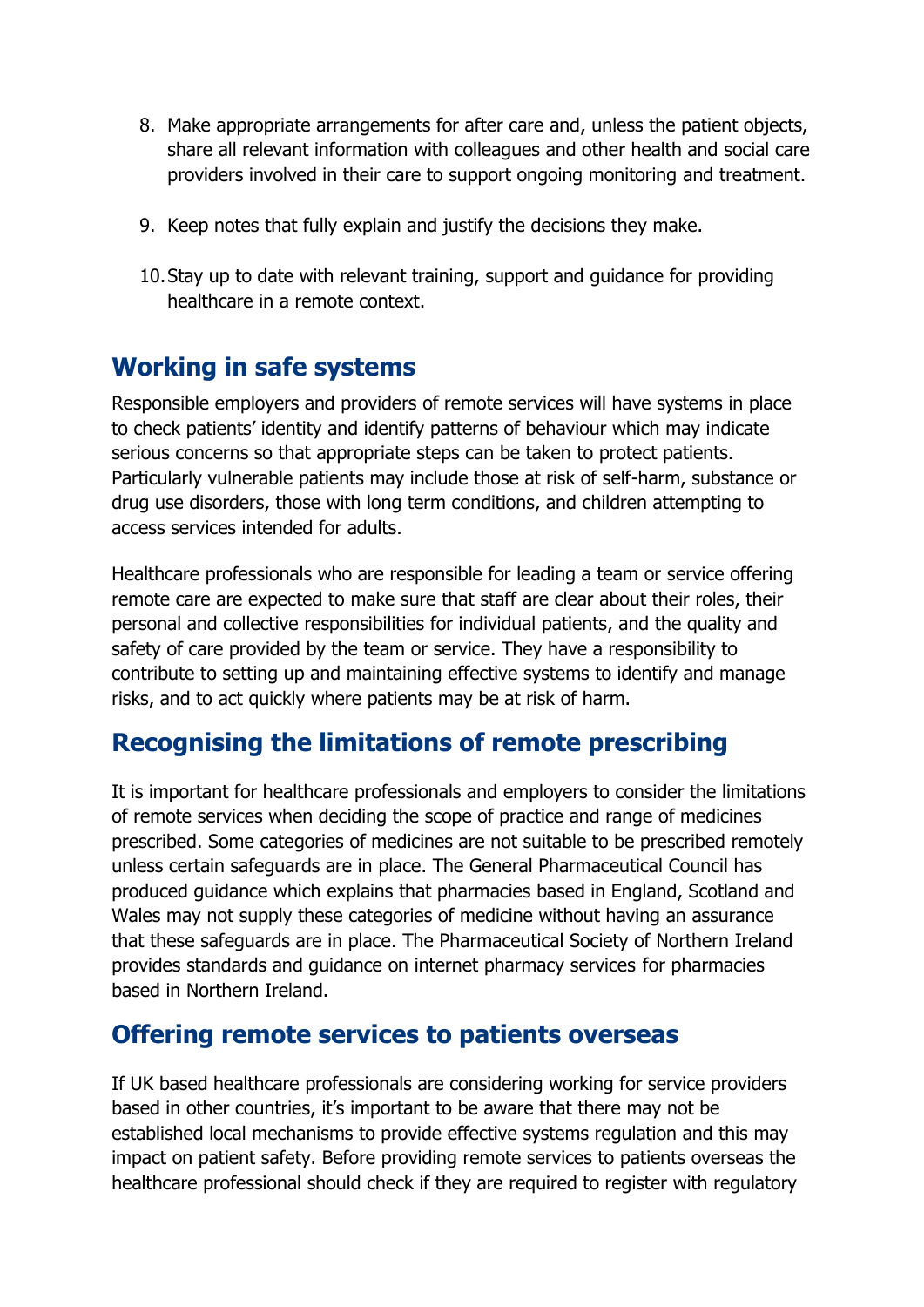bodies in the country where they are based, and where the patient is based and where any medicines they prescribe are to be dispensed. They also need to check they have an arrangement in place to provide indemnity or insurance to cover their practice in all relevant countries.

When prescribing to a patient overseas, UK based healthcare professionals are expected to consider how they or local healthcare professionals will monitor the patient's condition. The healthcare professional needs to take account of any legal restrictions on prescribing or the supply of particular medicines, and any differences in a product's licensing or accepted clinical use in the destination country. They should follow UK and overseas legal requirements and relevant guidance on import and export for safe delivery, including from the Medicines and Healthcare products Regulatory Agency.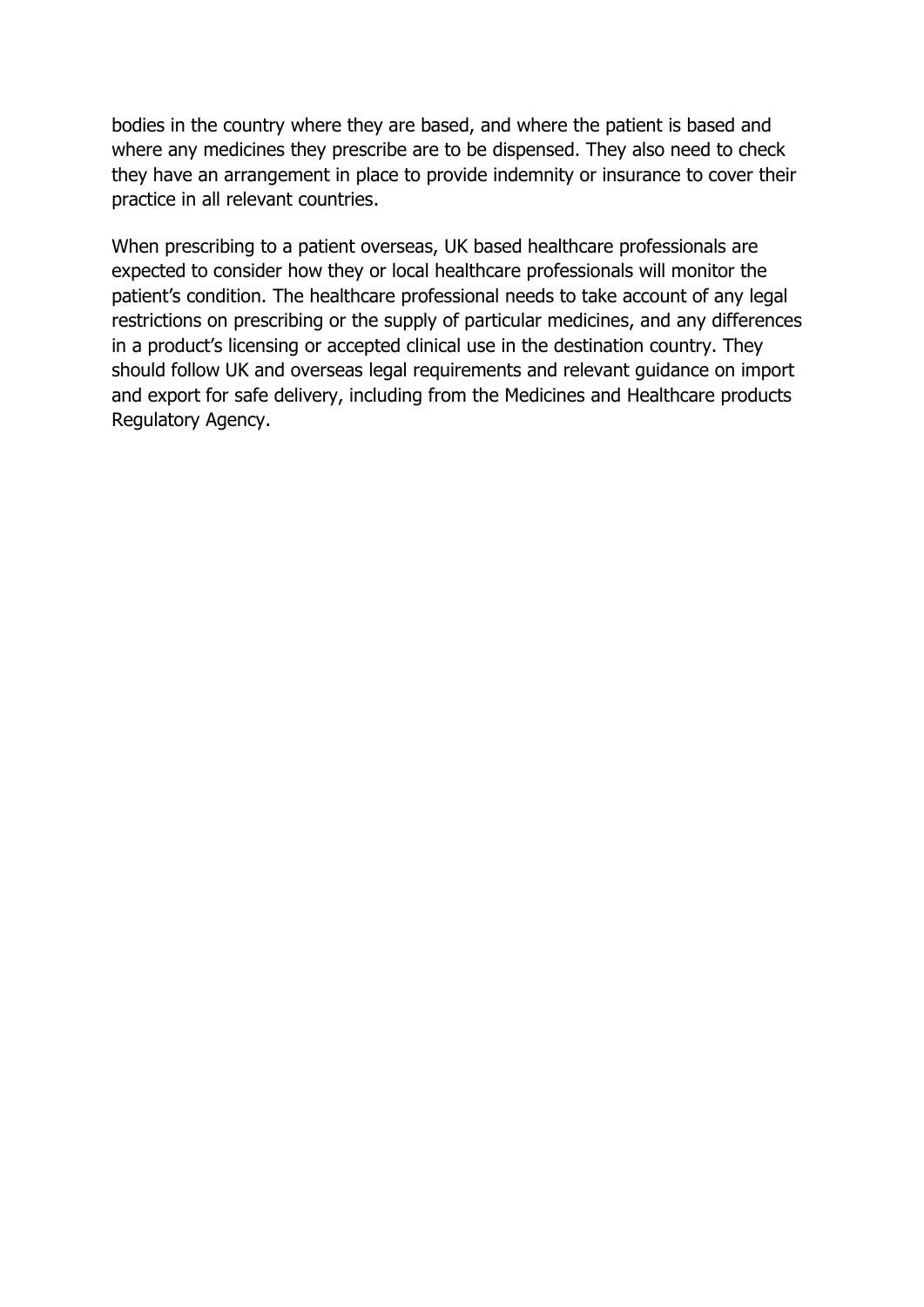## **Further information and guidance**

Links to relevant information and guidance published by professional and system regulators, royal colleges and faculties, professional bodies and other stakeholders are provided below.

#### **Professional regulators**

The following organisations regulate healthcare professionals in the UK.

General Dental Council

■ [Standards for the dental team](https://www.gdc-uk.org/information-standards-guidance/standards-and-guidance/standards-for-the-dental-team) (2013)

General Medical Council

- [Good medical practice \(2013\)](https://www.gmc-uk.org/ethical-guidance/ethical-guidance-for-doctors/good-medical-practice)
- [Good practice in prescribing and managing medicines and devices \(2013\)](https://www.gmc-uk.org/-/media/documents/Prescribing_guidance.pdf_59055247.pdf)
- [Ethical hub resource on remote consultations](https://www.gmc-uk.org/ethical-guidance/ethical-hub/remote-consultations)
- Ethical hub resource on adult safequarding [Protecting children and young people; the responsibilities of all doctors](https://www.gmc-uk.org/ethical-guidance/ethical-guidance-for-doctors/protecting-children-and-young-people)  [\(2018\)](https://www.gmc-uk.org/ethical-guidance/ethical-guidance-for-doctors/protecting-children-and-young-people)

General Optical Council

- [Standards of practice for optometrists and dispensing opticians \(2016\)](https://www.optical.org/filemanager/root/site_assets/standards/new_standards_documents/standards_of_practice_web.pdf)
- [Standards for Optical Businesses \(from 1 October 2019\)](https://www.optical.org/filemanager/root/site_assets/standards/new_standards_documents/new_business_standards.pdf)

General Pharmaceutical Council

- Guidance for registered pharmacies issuing prescriptions at a distance [including on the internet](https://www.pharmacyregulation.org/sites/default/files/document/guidance_for_registered_pharmacies_providing_pharmacy_services_at_a_distance_including_on_the_internet_april_2019.pdf) (2019)
- [Standards for pharmacy professionals \(2017\)](https://www.pharmacyregulation.org/sites/default/files/standards_for_pharmacy_professionals_may_2017_0.pdf)

The Health and Care Professions Council

- [Meeting our Standards](https://www.hcpc-uk.org/registration/meeting-our-standards/)
- [Standards for Prescribing](https://www.hcpc-uk.org/standards/standards-relevant-to-education-and-training/standards-for-prescribing/) (2019)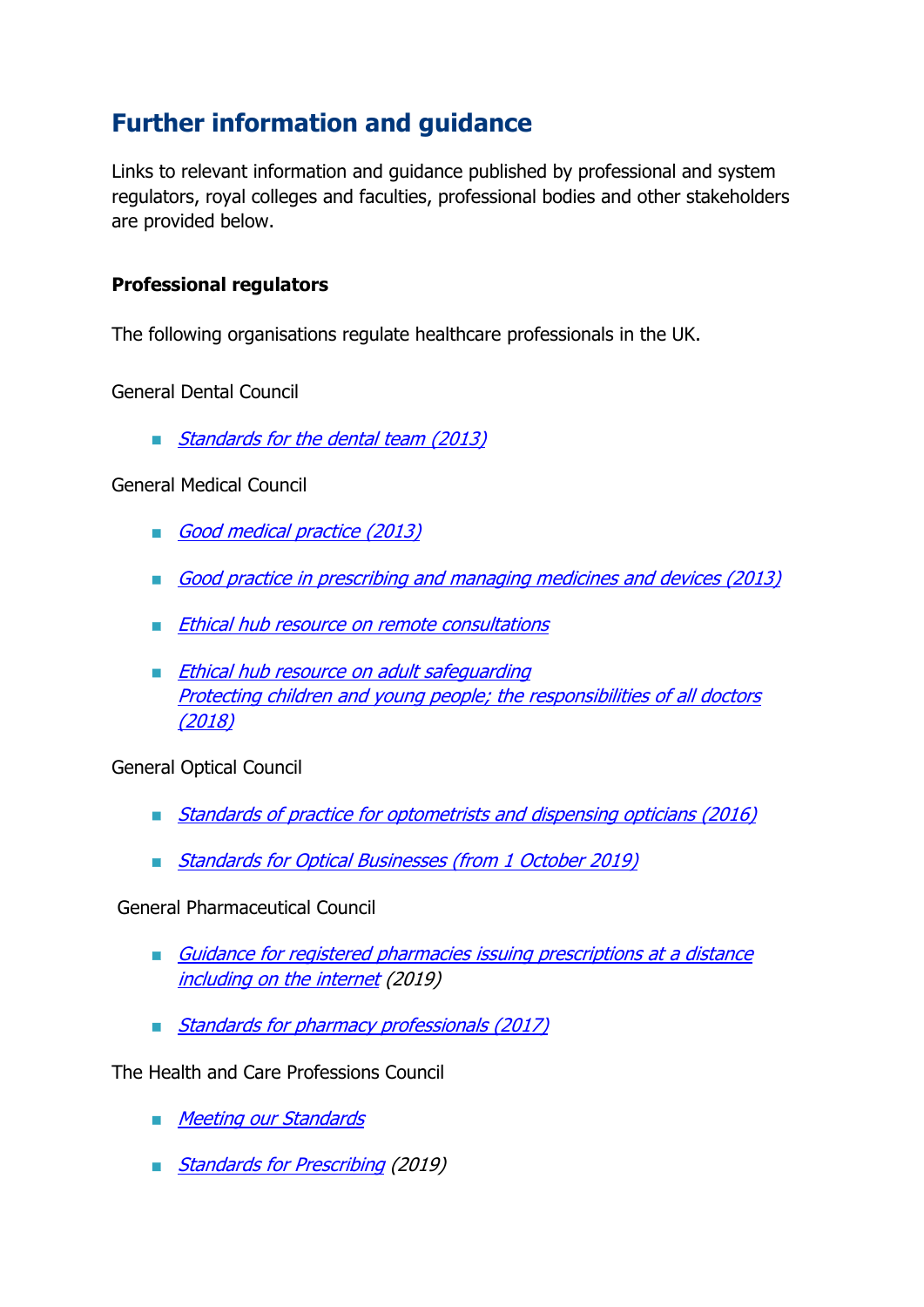#### Nursing and Midwifery Council

- *[Professional code](https://www.nmc.org.uk/standards/code/)*
- [Standards](https://www.nmc.org.uk/standards/standards-for-post-registration/standards-for-prescribers/) for prescribers
- FAQ on remote prescribing: what do I need to consider as a nurse, midwife [or nursing associate when medicines are prescribed remotely?](https://www.nmc.org.uk/standards/standards-for-post-registration/standards-for-prescribers/useful-information-for-prescribers/)

Pharmaceutical Society of Northern Ireland

- [Standards and guidance for pharmacists prescribing \(2013\)](https://www.psni.org.uk/wp-content/uploads/2012/09/Standards-and-Guidance-for-Pharmacist-Prescribing-April-2013.pdf)
- *Standards and quidance on internet pharmacy services (2013)* (this document is currently under review)

#### **System regulators**

The following organisations regulate services in the UK including online.

- England [Care Quality Commission](http://www.cqc.org.uk/)
- Wales [Healthcare Inspectorate Wales](http://www.hiw.org.uk/)
- Scotland [Healthcare Improvement Scotland](file:///C:/Users/mvalentine/AppData/Local/Microsoft/Windows/INetCache/Content.Outlook/VVUYBLNV/www.healthcareimprovementscotland.org)
- Northern Ireland [Regulation and Quality Improvement Authority](http://www.rqia.org.uk/)

#### **Other regulators**

The [Medicines and Healthcare products Regulatory Agency](http://www.gov.uk/mhra) is the regulator for medicines, medical devices and blood components for transfusion in the UK.

#### **Royal Colleges and Faculties**

- The Academy of Medical Royal Colleges [www.aomrc.org.uk](http://www.aomrc.org.uk/)
- Faculty of Pain Medicine
	- Opioids Aware: A resource for patients and healthcare professionals to [support prescribing of opioid medicines for pain](https://www.rcoa.ac.uk/faculty-of-pain-medicine/opioids-aware) co-published with Public Health (England)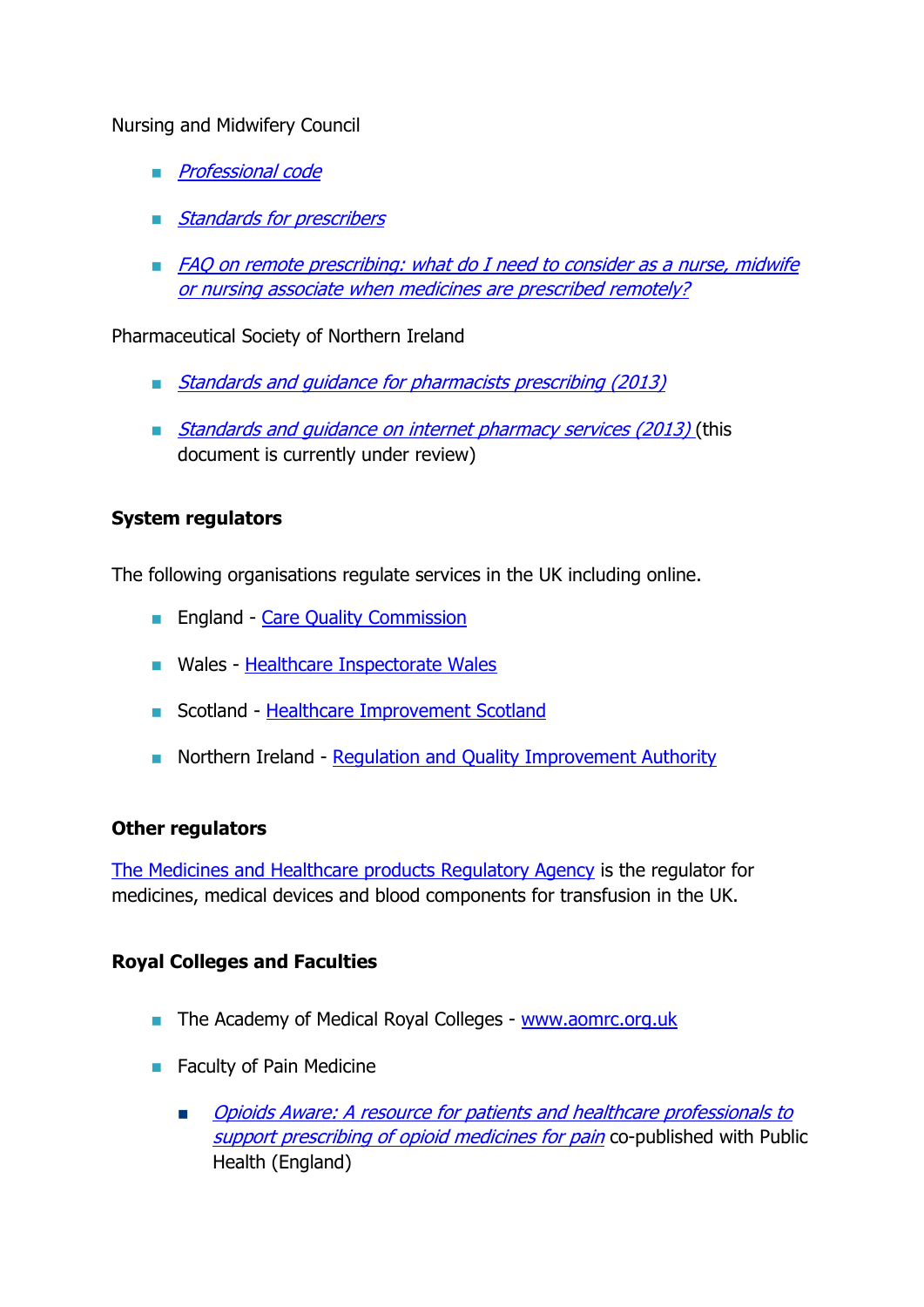- Faculty of Sexual and Reproductive healthcare
	- **Standards for Online and Remote Providers of Sexual and Reproductive** [Health Services](https://www.fsrh.org/blogs/fsrh-bashh-standards-online-providers-sexual-reproductive-health/) (2019) co-published by the Faculty of Sexual and Reproductive healthcare and the British Association of Sexual Health and **HIV**
- Royal College of General Practitioners
	- [Online consultations in general practice: the questions to ask \(2018\)](https://www.rcgp.org.uk/about-us/news/2018/april/college-takes-the-lead-in-advising-patients-on-online-consultation-safety.aspx)
- Royal Pharmaceutical Society
	- [Online pharmacy services policy](https://www.rpharms.com/recognition/all-our-campaigns/policy-a-z/online-pharmacy-services) (2019)
	- Competency framework for all prescribers
	- **[Protecting vulnerable adults](https://www.rpharms.com/resources/quick-reference-guides/protecting-vulnerable-adults)**
	- [Protecting children and young people](https://www.rpharms.com/resources/quick-reference-guides/protecting-children-and-young-people)

#### **Other organisations**

British Medical Association

■ [Choosing an online consultation system](https://www.bma.org.uk/advice/employment/gp-practices/service-provision/choosing-an-online-consultation-system) (2018)

Information Commissioner's Office

■ [Rights related to automated decision making including information profiling](file://///gmc-uk.org/fileservices/Site2/HomeDirs/CGarcia/Desktop/Standards%20team/:%20https:/ico.org.uk/for-organisations/guide-to-data-protection/guide-to-the-general-data-protection-regulation-gdpr/individual-rights/rights-related-to-automated-decision-making-including-profiling/)

National Cyber Security Centre

■ [Guidance](https://www.ncsc.gov.uk/guidance/secure-voice-official) on secure voice technology

NHS Digital

- **Example 20** [Clinical Risk Management: its Application in the Deployment](https://digital.nhs.uk/data-and-information/information-standards/information-standards-and-data-collections-including-extractions/publications-and-notifications/standards-and-collections/dcb0160-clinical-risk-management-its-application-in-the-deployment-and-use-of-health-it-systems) and Use of Health IT [Systems](https://digital.nhs.uk/data-and-information/information-standards/information-standards-and-data-collections-including-extractions/publications-and-notifications/standards-and-collections/dcb0160-clinical-risk-management-its-application-in-the-deployment-and-use-of-health-it-systems) (2018)
- [The Identity and Verification standard for Digital Health and Care Services](https://digital.nhs.uk/data-and-information/information-standards/information-standards-and-data-collections-including-extractions/publications-and-notifications/standards-and-collections/dcb3051-identity-verification-and-authentication-standard-for-digital-health-and-care-services) (2018)

NHS England